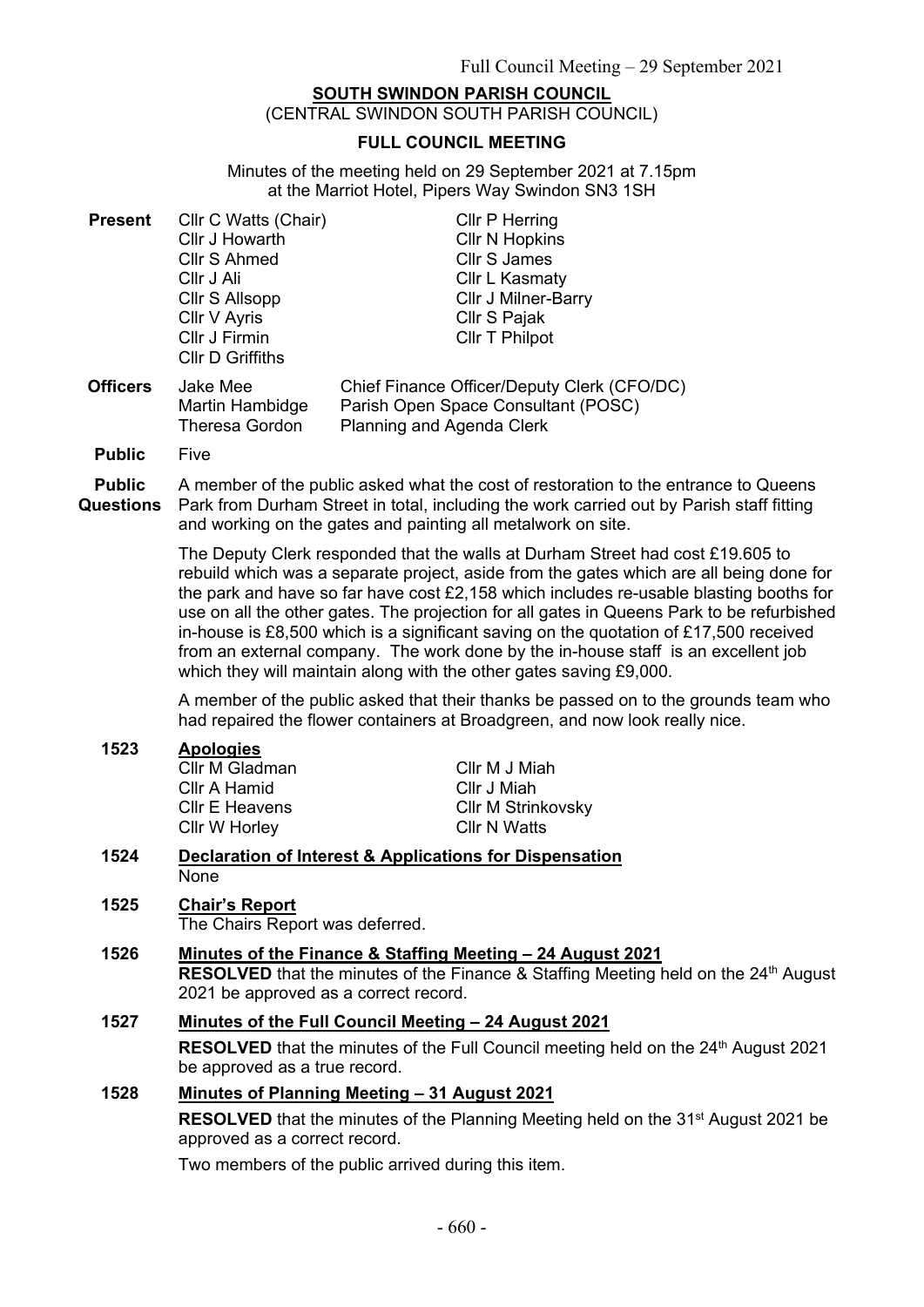# **1529 Planning Applications delegated to the Chair and Vice Chair**

The Chief Finance Officer submitted a report containing the delegated responses of the Chair and Vice Chair, a copy of which appears as Appendix A in the Minute book.

**RESOLVED** that the responses of the Chair and Vice Chair be approved.

## **1530 Planning Decisions**

The Chief Finance Officer submitted for information a report containing the decisions made by Swindon Borough Council, a copy of which appears as Appendix B in the Minute book.

#### **NOTED**

## **1531 Swindon Local Councils Forum – Draft Protocol**

The Chief Finance Officer submitted a report regarding a draft copy of Swindon Local Councils Forum for approval, a copy of which appears as Appendix C in the Minute book.

The Chair introduced the item and the CFO said that Swindon Local Councils Forum (SLCF) previously known as Swindon Area Committee is for councillor representatives of parish and town councillors in Swindon. There is a parish charter which was in need of updating, Cllr D Griffiths and the Deputy Clerk had drafted a version of the protocol and sent to other parishes in the Forum.

Councillors Griffiths said that the report was to be noted.

Cllr V Ayris arrived during this item.

**NOTED** and to be deferred until a final version of the Protocol was available.

#### **1532 Expression of Interest, Oakfield Site**

The Chief Finance Officer submitted a report regarding registering an expression of interest in the development of the Oakfield site, Marlowe Avenue, a copy of which appears as Appendix D in the Minute book.

The CFO said that non-committal meetings had been held between the parish and Swindon Borough Council and the report gave councillors the opportunity to discuss whether it fitted in with the parish's future plans. Cllrs discussed the content of the report and said that the parish needed to take part in further discussions with the Borough Council and other parties.

**RESOLVED** that recommendation 3.1 to send a non-committal expression of interest letter to the Borough Councils property manager so that they can move the Project discussion to the next stage. This expression is not legally binding, it merely serves to progress the discussions between both parties. This would encourage the Borough Council to progress building condition surveys to better understand the options available be approved.

## **1533 Swindon Museum and Art Gallery**

The Chief Finance Officer submitted a report for consideration concerning registering an expression of interest of a short-term transfer of Apsley House to the Parish Council, a copy of which appears with a letter of support as Appendix E in the Minute book.

The CFO submitted the report which was examined and discussed by councillors. The Chair proposed that recommendation 3.1 be amended to include: subject to conditions contained in 2.4 of the report.

**RESOLVED** to approve the amendment to 3.1 of the report..

## **Recommendations**

**3.1** That the Parish Council resolve to inform Swindon Borough Council of a noncommittal expression of interest from the Parish Council pertaining to the potential short-term lease of Apsley House for the purpose of re-opening the facility to the public at the earliest convenience subject to conditions contained in 2.4 of the report.